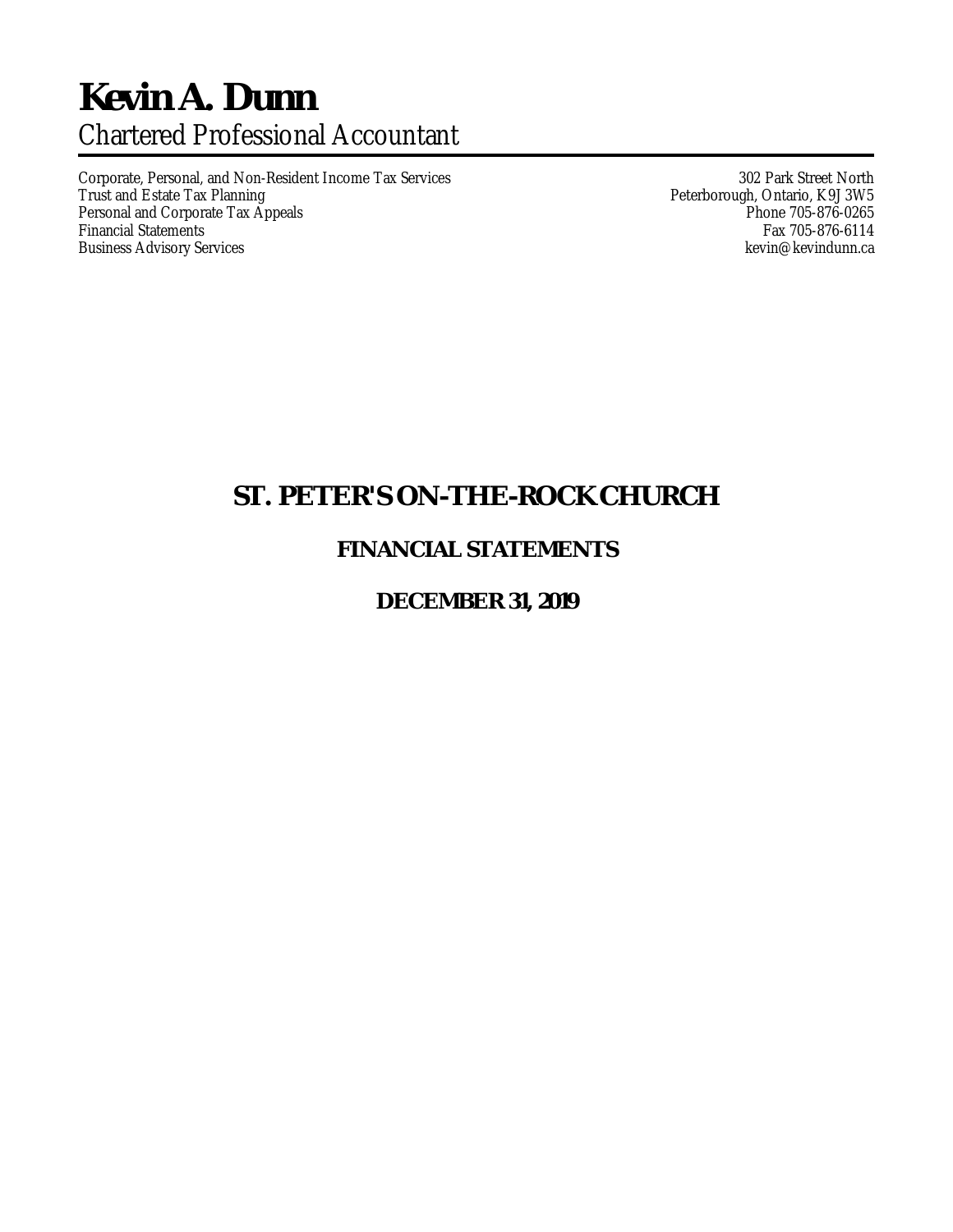# **Kevin A. Dunn Chartered Professional Accountant**

Corporate, Personal, and Non-Resident Income Tax Services 302 Park Street North Trust and Estate Tax Planning **Peterborough, Ontario, K9J 3W5** Peterborough, Ontario, K9J 3W5 Personal and Corporate Tax Appeals **Phone 705-876-0265** Financial Statements Fax 705-876-6114 Business Advisory Services **and Services** kevindunn.ca

## **Notice To Reader**

Based on the information provided by management, I have compiled the statement of financial position of St. Peter's On-The-Rock Church as at December 31, 2019 and the statement of operations and changes in net assets for the year then ended.

I have not performed an audit or a review engagement in respect of these financial statements and, accordingly, I express no assurance thereon.

Readers are cautioned that these statements may not be appropriate for their purposes.

December 17, 2020 Kevin A Dunn, CPA, CA Peterborough, Ontario Chartered Professional Accountant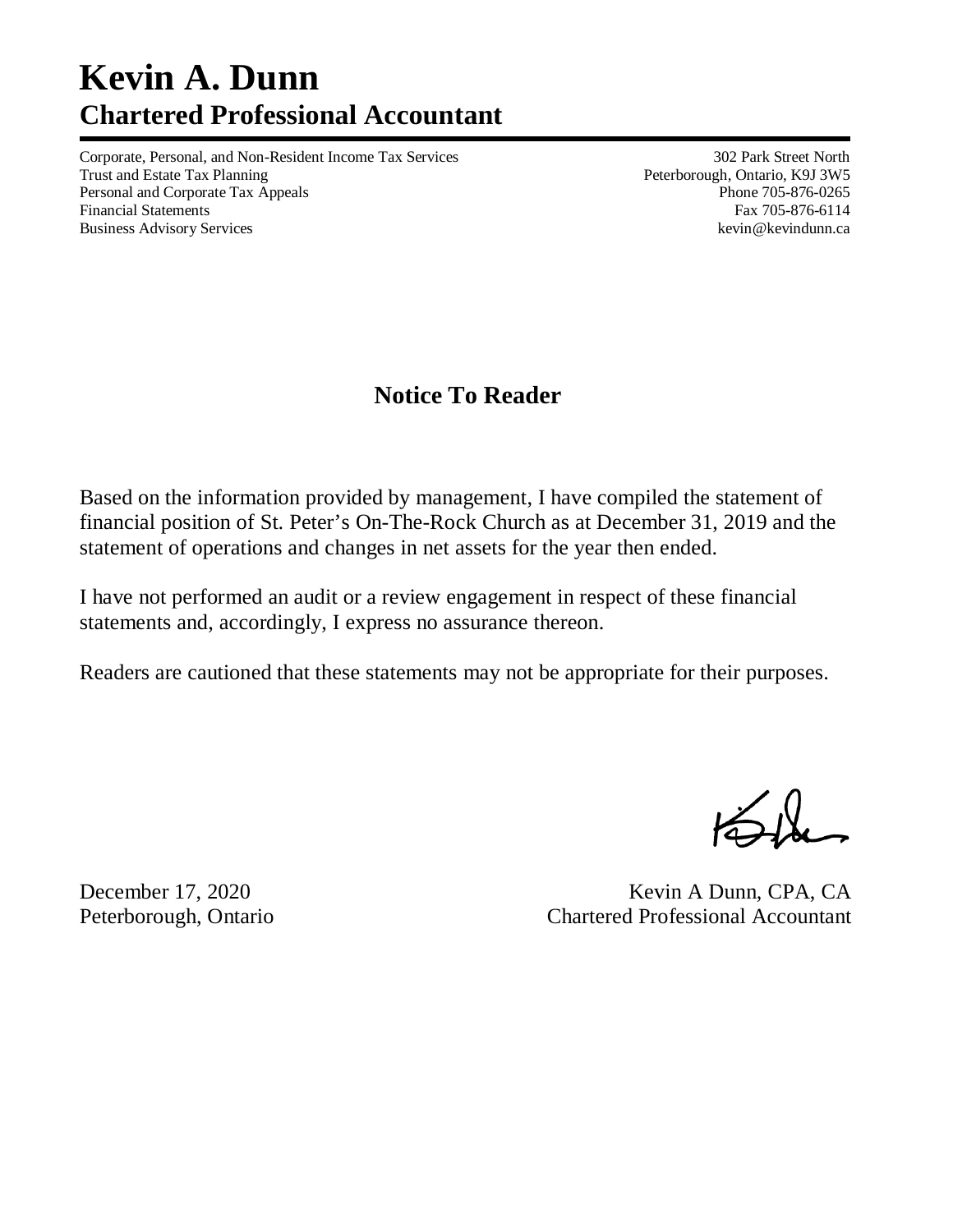### **ST. PETER'S ON-THE-ROCK CHURCH Statement of Financial Position December 31, 2019**

|                                | 2019    | 2018    |
|--------------------------------|---------|---------|
| <b>ASSETS</b>                  |         |         |
| Cash                           | 49,023  | 40,324  |
| Investments (at cost) (Note 1) | 142,554 | 84,876  |
| Accounts receivable            | 1,949   | 4,490   |
|                                | 193,525 | 129,690 |
|                                |         |         |
| <b>NET ASSETS</b>              |         |         |
| Operating account              | 21,832  | 13,552  |
| Capital account                | 15,738  | 22,399  |
| General endowment              | 117,373 | 70,015  |
| Memorial account               | 11,515  | 8,863   |
| Music endowment                | 26,209  | 14,860  |
| Music account                  | 858     |         |
|                                | 193,525 | 129,690 |

**Unaudited - See Notice To Reader See Notes To The Financial Statements**

*Kevin A Dunn Chartered Professional Accountant*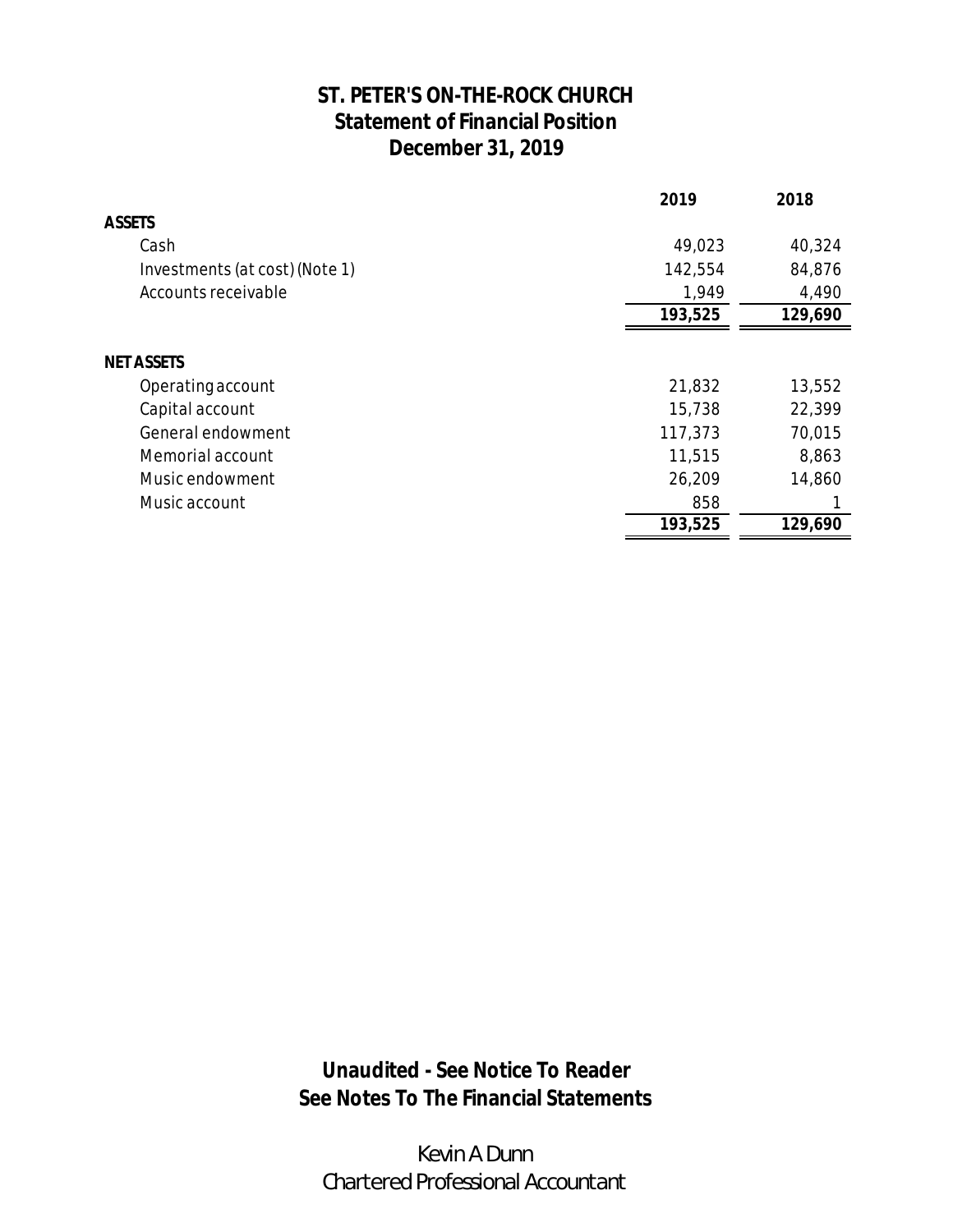### **ST. PETER'S ON-THE-ROCK CHURCH Statement of Changes in Net Assets For the year ended December 31, 2019**

|                                                          | General Account | Capital Account | Memorial<br>Account | General<br>Endowment | Music<br>Endowment | Music Account | Total    | 2018    |
|----------------------------------------------------------|-----------------|-----------------|---------------------|----------------------|--------------------|---------------|----------|---------|
| Opening account balances                                 | 13,552          | 22,399          | 8,863               | 70,015               | 14,860             |               | 129,690  | 97,555  |
| Net income and donations for the year                    | 9,280           | 215             | 1,652               | 47,358               | 12,499             | (293)         | 70,711   | 37,368  |
| Capital expenditures<br>- BBQ, signs, headsets, handrail |                 | (6, 876)        |                     |                      |                    |               | (6, 876) | (5,233) |
| Inter-account transfers                                  | (1,000)         |                 | 1,000               |                      | (1, 150)           | 1,150         |          |         |
| Closing account balances                                 | 21,832          | 15,738          | 11,515              | 117,373              | 26,209             | 858           | 193,525  | 129,690 |

**Unaudited - See Notice To Reader See Notes To The Financial Statements**

*Kevin A Dunn Chartered Professional Accountant*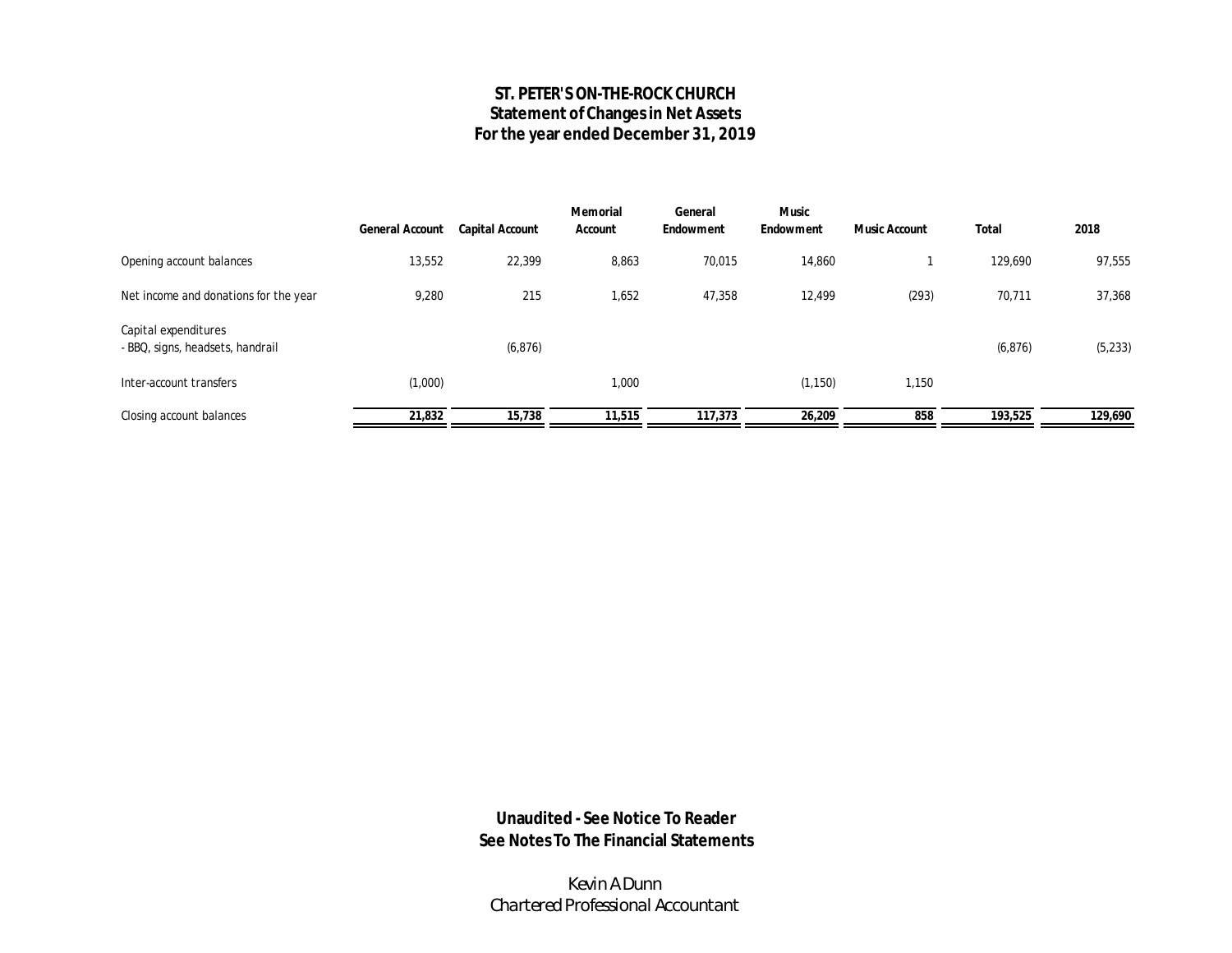### **ST. PETER'S ON-THE-ROCK CHURCH Statement of Operations For the year ended December 31, 2019**

|                                              | General Account | Capital Account | Memorial<br>Account | General<br>Endowment | Music<br>Endowment | Music Account | Total                    | 2018   |
|----------------------------------------------|-----------------|-----------------|---------------------|----------------------|--------------------|---------------|--------------------------|--------|
| Donations                                    |                 |                 |                     |                      |                    |               |                          |        |
| Receipted                                    | 37,330          |                 | 3,843               | 44,317               | 11,734             |               | 97,225                   | 58,325 |
| Non-receipted                                | 3,943           |                 |                     |                      |                    |               | 3,943                    | 9,988  |
|                                              | 41,274          |                 | 3,843               | 44,317               | 11,734             | ---           | 101,168                  | 68,313 |
| Investment income                            |                 |                 |                     |                      |                    |               |                          |        |
| Investment income                            |                 | 232             | 102                 | 4,067                | 765                |               | 5,173                    | 1,179  |
| <b>Total Donations and Investment Income</b> | 41,274          | 232             | 3,945               | 48,384               | 12,499             |               | 106,341                  | 69,492 |
| Expenses                                     |                 |                 |                     |                      |                    |               |                          |        |
| Church expenses                              | 12,382          |                 |                     |                      |                    |               | 12,382                   | 12,842 |
| Administration                               | 2,686           |                 |                     |                      |                    |               | 2,686                    | 1,785  |
| Utilities, taxes, & insurance                | 5,185           |                 |                     |                      |                    |               | 5,185                    | 5,135  |
| Fundraising expenses                         |                 |                 |                     |                      |                    |               | $\hspace{0.05cm} \ldots$ | 1,158  |
| Property expenses                            | 8,687           |                 | 2,287               |                      |                    |               | 10,974                   | 10,482 |
| Cottage expenses                             | 3,054           |                 |                     |                      |                    |               | 3,054                    | 150    |
| Music fund bursary                           |                 |                 |                     |                      |                    | 300           | 300                      | 500    |
| Bank charges                                 |                 | 17              | 6                   | 1,026                |                    |               | 1,049                    | 72     |
|                                              | 31,994          | 17              | 2,293               | 1,026                |                    | 300           | 35,630                   | 32,124 |
| Net income and donations for the year        | 9,280           | 215             | 1,652               | 47,358               | 12,499             | (293)         | 70,711                   | 37,368 |

**Unaudited - See Notice To Reader See Notes To The Financial Statements**